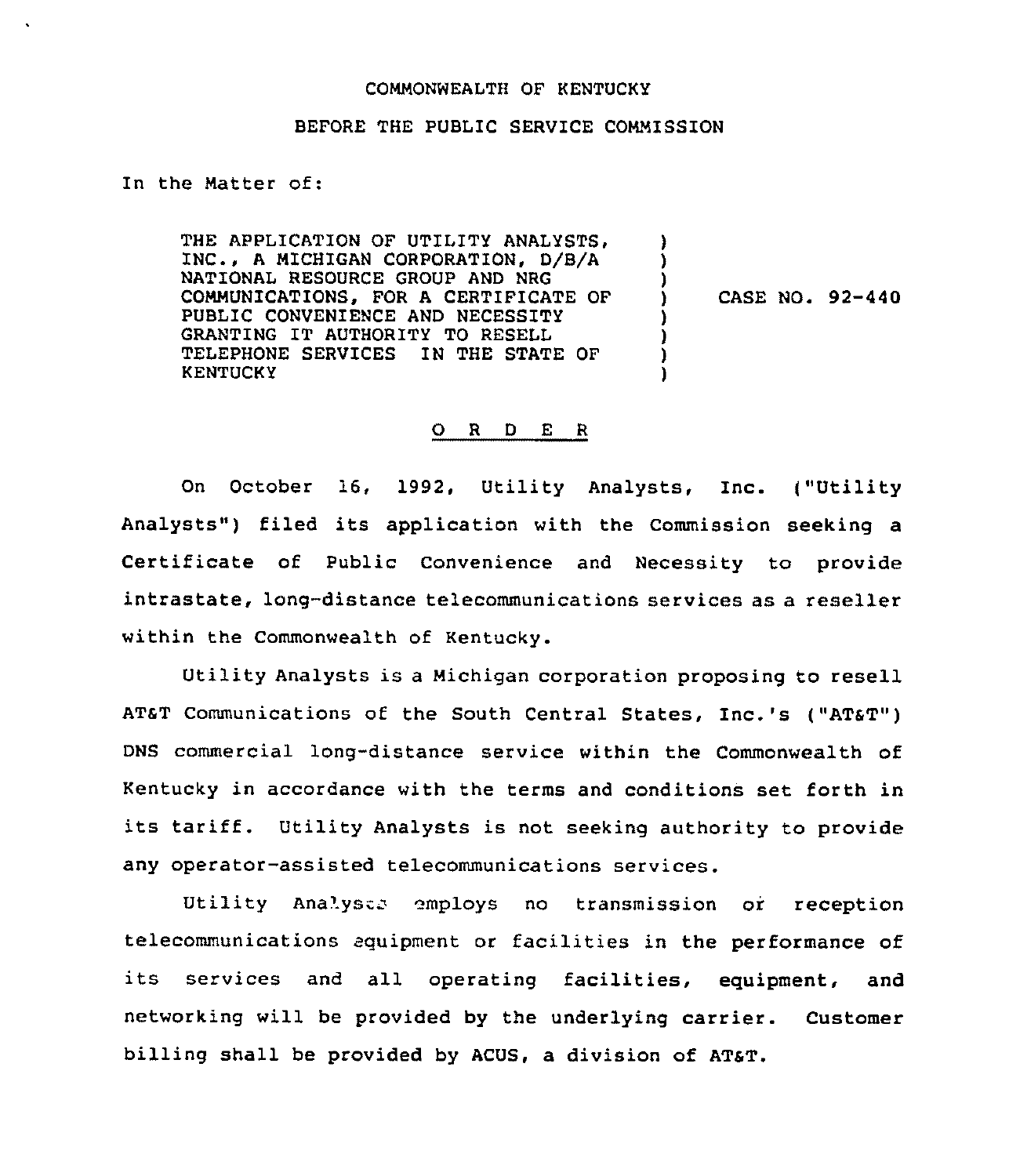The application provided by Utility Analysts demonstrates its financial, managerial, and technical capability. The rates proposed should be approved as the fair, just, and reasonable rates to be charged.

The Commission, having considered the application, the information provided by Utility Analysts, and being otherwise sufficiently advised, HEREBY ORDERS that:

1. Utility Analysts be and it hereby is granted authority to provide intrastate, long-distance telecommunications services within the Commonwealth of Kentucky on and after the date of this Order.

2. Utility Analysts shall comply with the provisions of the Orders in Administrative Case No. 323.<sup>1</sup>

 $3.$ Utility Analysts' authority to provide service in this Commonwealth is strictly limited to those services described in this Order and Utility Analysts' application.

4. The rates proposed by Utility Analysts are hereby approved.

5. Within 30 days from the date of this Order, Utility Analysts shall file its October 16, 1992 tariff sheets, as amended on December 14, 1992, in accordance with 807 KAR 5:011 to conform to the restrictions and conditions of service contained herein.

 $\mathbf{1}$ Administrative Case No. 323, An Inquiry Into IntraLATA Toll Competition, an Appropriate Compensation Scheme for Completion of IntraLATA Calls by Interexchange Carriers, and WATS Jurisdictionality, Phase I, Order dated Hay 6, 1991.